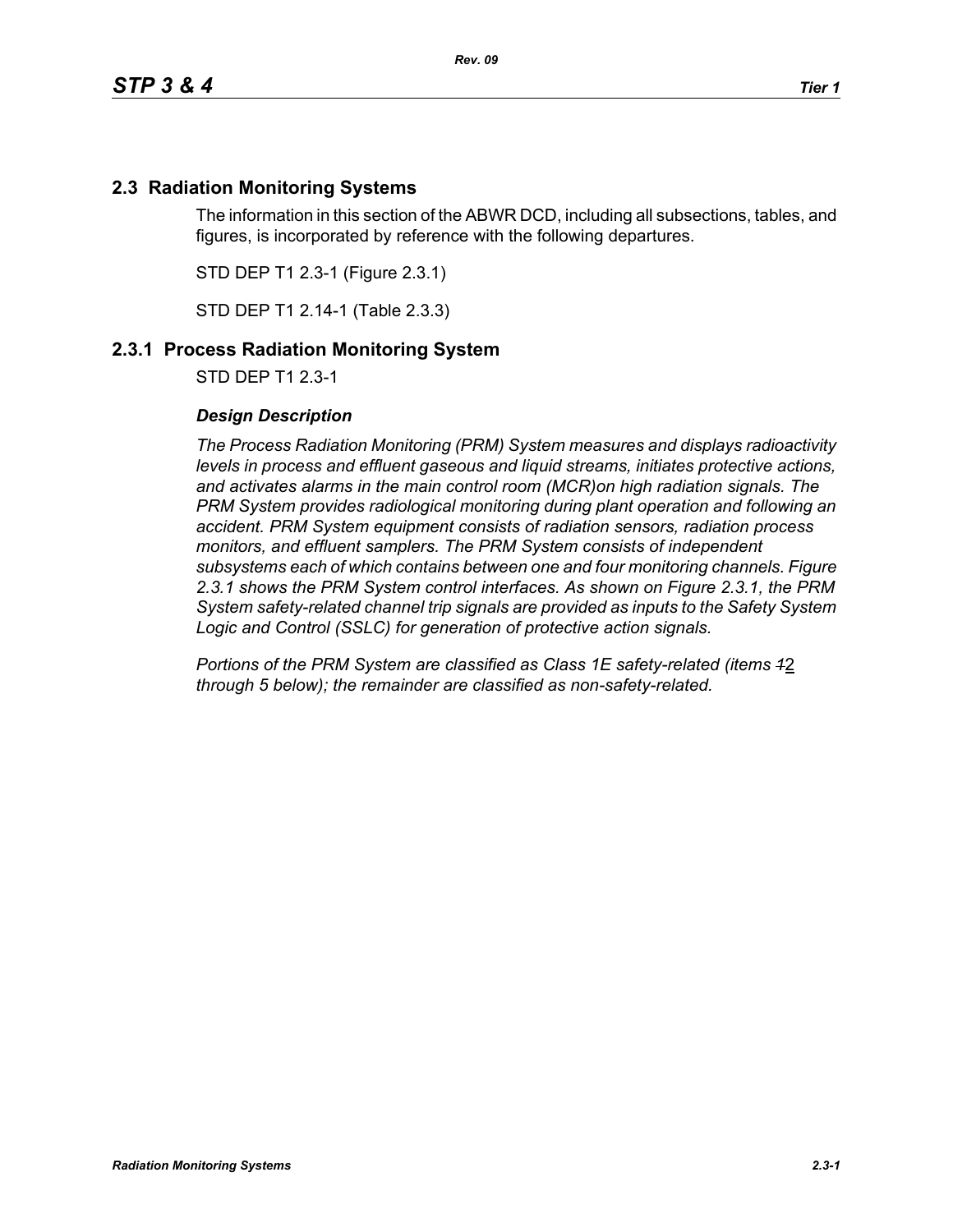

Notes:

*Radiation Monitoring Systems* 

Radiation Monitoring Systems

- 1. Diagram represents one of four PRM System divisions.
- 2. See Section 3.4, Figure 3.4b for SSLC processing.

**Figure 2.3.1 Process Radiation Monitoring System Control Interface Diagram**

*STP 3 & 4*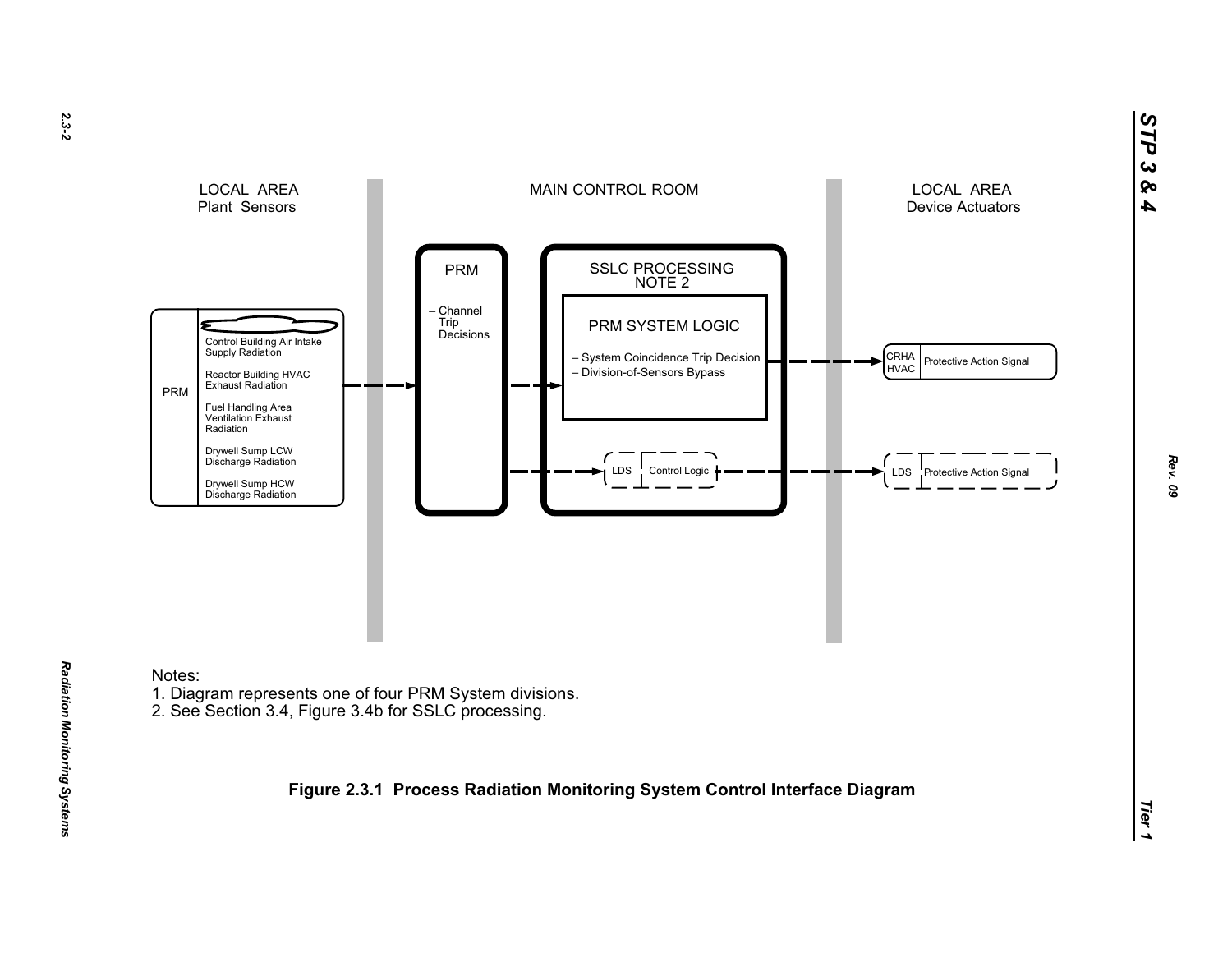# **2.3.3 Containment Atmospheric Monitoring System**

STD DEP T1 2.14-1

## *Design Description*

The CAMS is classified as a Class 1E safety-related system, except the oxygen/hydrogen monitoring equipment in CAMS is non-safety-related*.*

*Operation of each CAMS division* the oxygen/hydrogen monitoring equipment *can be*  activated manually or automatically during a post-accident condition by a signal *indicating a high drywell pressure or a low reactor water level.* 

*One radiation channel of each CAMS division monitors the radiation level in the drywell and the other channel monitors the radiation level in the suppression chamber.*

*The oxygen/hydrogen monitoring equipment of each CAMS division analyzes the hydrogen and oxygen gas concentration levels in the drywell or in the suppression chamber and provides separate gas concentration displays in the MCR.*

*Each CAMS division* of radiation channels *is powered from its respective divisional Class 1E power source. In the CAMS, independence is provided between the Class 1E divisions, and also between the Class 1E divisions and non-Class 1E equipment.*

*Both CAMS* equipment is *divisions are located in the Reactor Building, except for the radiation and the gas process monitors, which are located in the Control Building.*

*The CAMS has the following alarms, displays, and controls in the MCR:*

- *(1) Displays of radiation, hydrogen and oxygen levels.*
- *(2) Alarms for radiation levels, and for hydrogen and oxygen gas concentration levels.*
- *(3) Manual* or automatic *system level initiation of* oxygen/hydrogen monitoring equipment *for each CAMS division.*